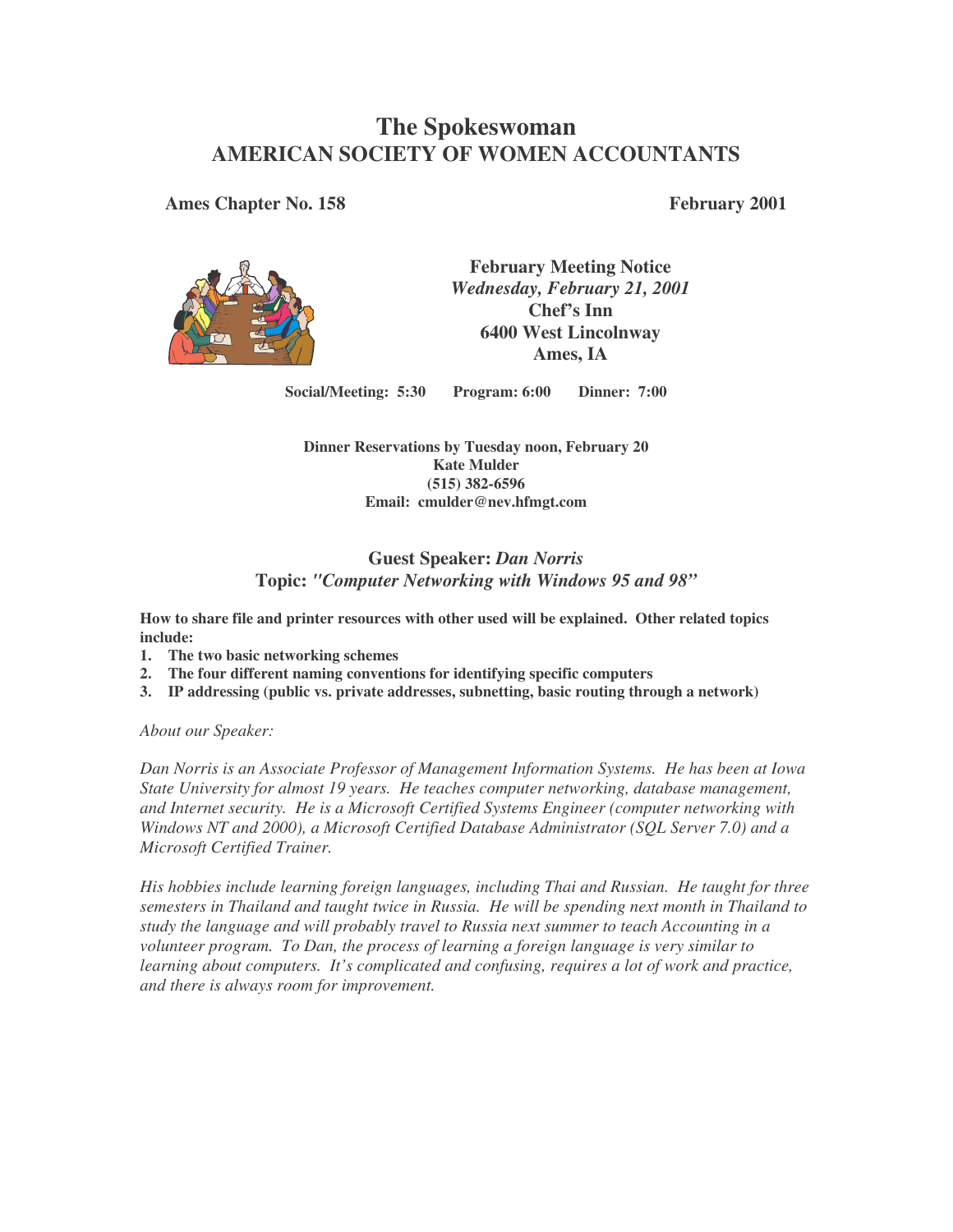

## **President's Message**

A special thanks to Don Wandling for his very informative and entertaining presentation last month on the role of an expert witness. The role is so different from accounting, yet probably more similar than we realize. Many times we can find ourselves in the role of convincing peers or bosses what the effect of an action is. And those communication skills, knowing what to say when, are critical. But somehow, Don's experiences sound much more exciting!

Don's presentation brought to mind that a lot of us strive to reach that "expert" level in our profession. We invest our time and skills to build our career. ASWA helps us achieve those personal and professional goals. ASWA has a nationwide network of over 5000 that are comprised of the best and brightest women in the accounting profession. The organization can offer resources to accountants at any stage of their career. I'd like to just highlight some of the resources available to us.

- Leadership development opportunities in your local, regional and national chapter.
- High quality CPE at local, area and national meetings and conferences.
- Relocation and job referral network. (I encourage you to check out their web site at www.aswa.org.)
- List of contacts and "consultants" from our membership directory of over 5000 people in accounting and related fields.
- The opportunity to support students in accounting through scholarships, or, if a student, take advantage of those funds.
- Professional newsletter, The Edge, which includes a number of articles on current issues in accounting.
- Many group rate services such as credit card/loan programs, discounts on insurance.

The best part is the network we develop locally with other chapter members. The ease of picking up the phone or sending an e-mail to ask how they handled a type of situation, or ask for a reference on a consultant, or in looking for a position or someone to fill one.

ASWA will provide us with many resources as long as we take advantage of them. I hope you have the opportunity to do just that.

**Brenda**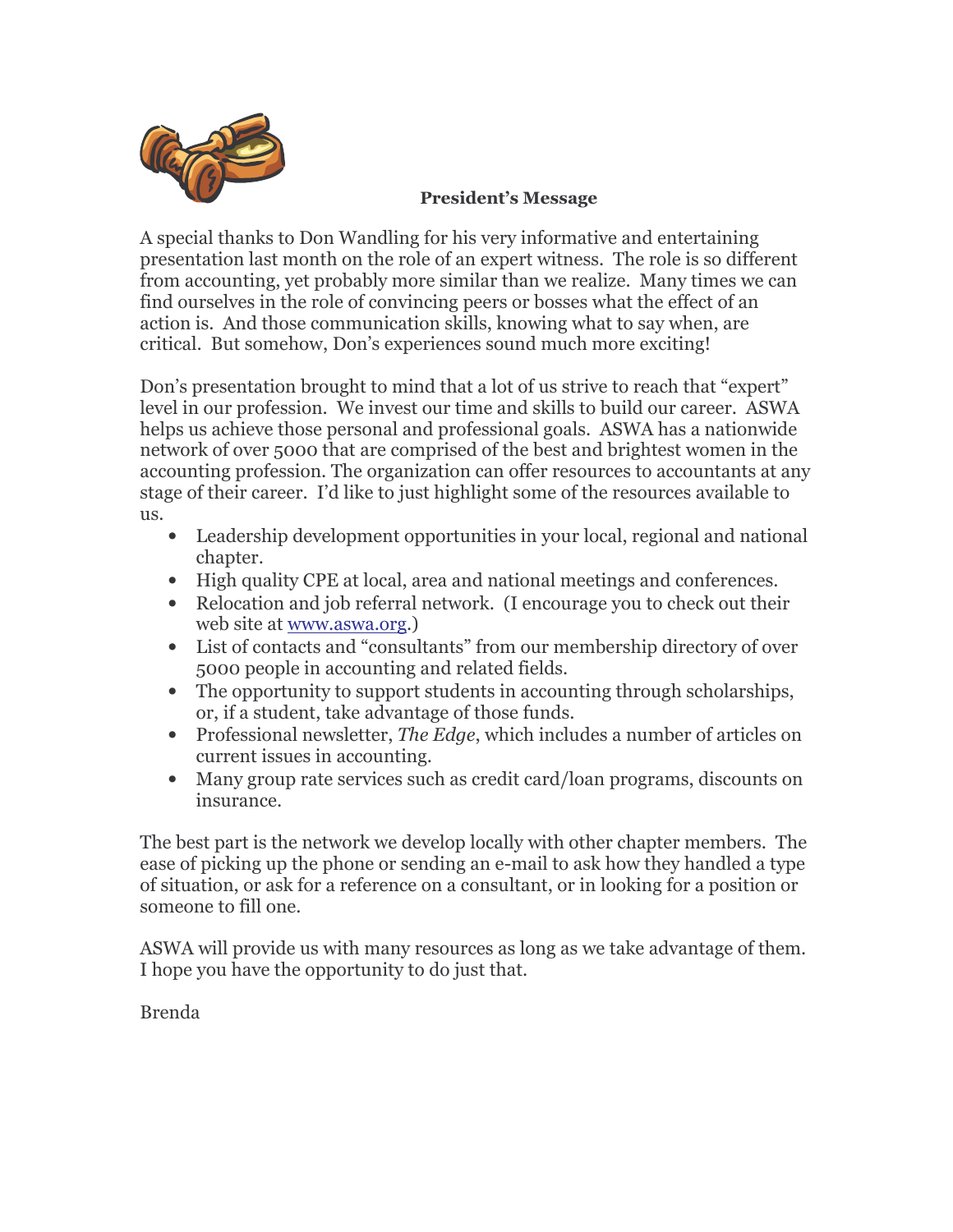Kate sent me the following and I thought it was especially appropriate for this month since our speaker is Dan Norris and he will be discussing computer related information. Enjoy!

THERE WAS LIFE BEFORE THE CO

An application was for employment A program was a TV show A cursor used profanity A keyboard was a piano!



Memory was something that you lost with age A CD was a bank account! And if you had a broken disk, It would hurt when you found out!

Compress was something you did to garbage Not something you did to a file And if you unzipped anything in public You'd be in jail for a while!

Log on was adding wood to a fire Hard drive was a long trip on the road A mouse pad was where a mouse lived And a backup happened to your commode!

Cut- you did with a pocket knife Paste-you did with glue A web was a spider's home And a virus was the flul

I guess I'll stick to my pad and paper And the memory in my head I hear nobody's been killed in a computer crash But when it happens they wish they were dead!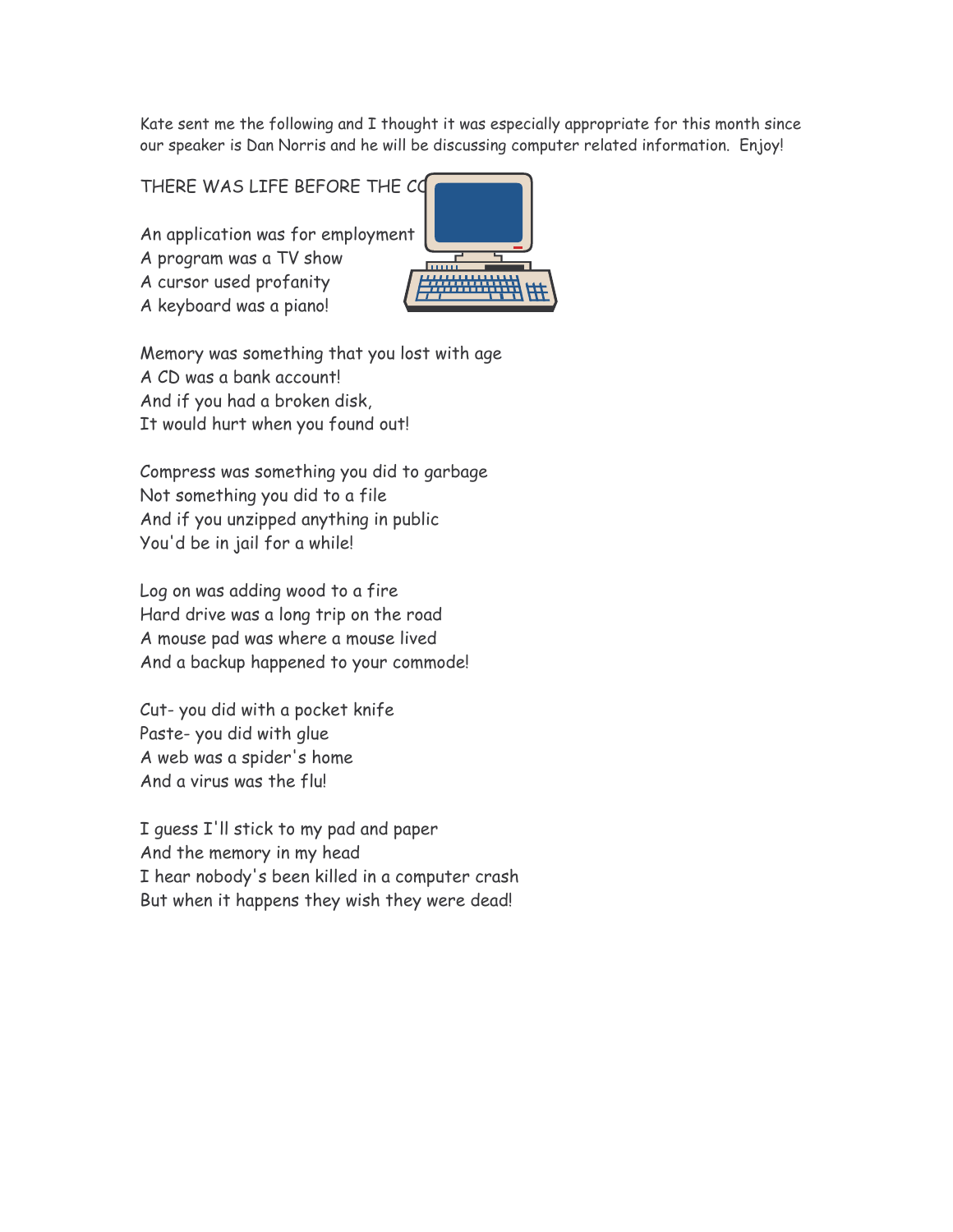## **American Society of Women Accountants** Ames Chapter #158 Board Meeting November 15, 2000

**Call to Order:** The November Board meeting of the Ames Chapter #158 was called to order by Vice-President Jan Duffy at Chef's Inn in Ames on Wednesday, November 15, 2000, at 7:40 pm. Those in attendance Jan Duffy, Kate Mulder, Margaret Munson, Cindy Sippel, Penny Strum, and Beverly Wandling. A quorum was present.

**Minutes:** Motion made by Cindy Sippel and seconded by Kate Mulder that the October minutes be approved as printed in the bulletin. Motion carried.

### **New Business**:

A motion was made by Margaret Munson, seconded by Cindy Sippel, that all business be suspended except consideration of an application for membership. Motion carried.

Penny Strum moved that Pat Jenkins's application for membership be accepted subject to approval by National. Kate Mulder seconded. Motion carried.

**Adjournment:** Motion made by Cindy Sippel and seconded by Margaret Munson that the meeting be adjourned. Motion carried. The meeting was adjourned at 7:45 pm.

Respectfully submitted,

Margaret Munson **Secretary** 

## **American Society of Women Accountants** Ames Chapter #158 Membership Meeting November 15, 2000

**Call to Order:** The November membership meeting of the Ames Chapter #158 was called to order by Vice-President Jan Duffy at Chef's Inn in Ames on Wednesday, November 15, 2000, at 7:05 pm. Those in attendance were Nancy Campbell, Mike Doran, Jan Duffy, Elisa Gibson, Karen Jacobson, Jennifer Ketchum, Lisa Kobernusz, Kate Mulder, Margaret Munson, Theresa Samson, Cindy Sippel, Kathy Strum, Penny Strum, and Beverly Wandling. A quorum was present.

**Minutes:** There was no membership meeting in October.

#### **Treasurer's Report:**

The FY 2000-2001 budget was presented. Karen Jacobson moved and Cindy Sippel seconded that the budget be approved as presented. Motion carried.

#### **Old Business:**

Reports from the National meeting in Baltimore: Cindy Sippel included her report in the November bulletin. The Ames chapter received a certificate for 93% retention of membership last year. Beverly Wandling gave a report on the Presidents' Council: discussions included the notification process for the Woman of Achievement award; scheduling of National meetings – is two years enough time to arrange and plan for a large meeting; information from National about membership status and monies received has in the past not been timely; Area Directorships are vacant, if anyone is interested.

#### **Announcements:**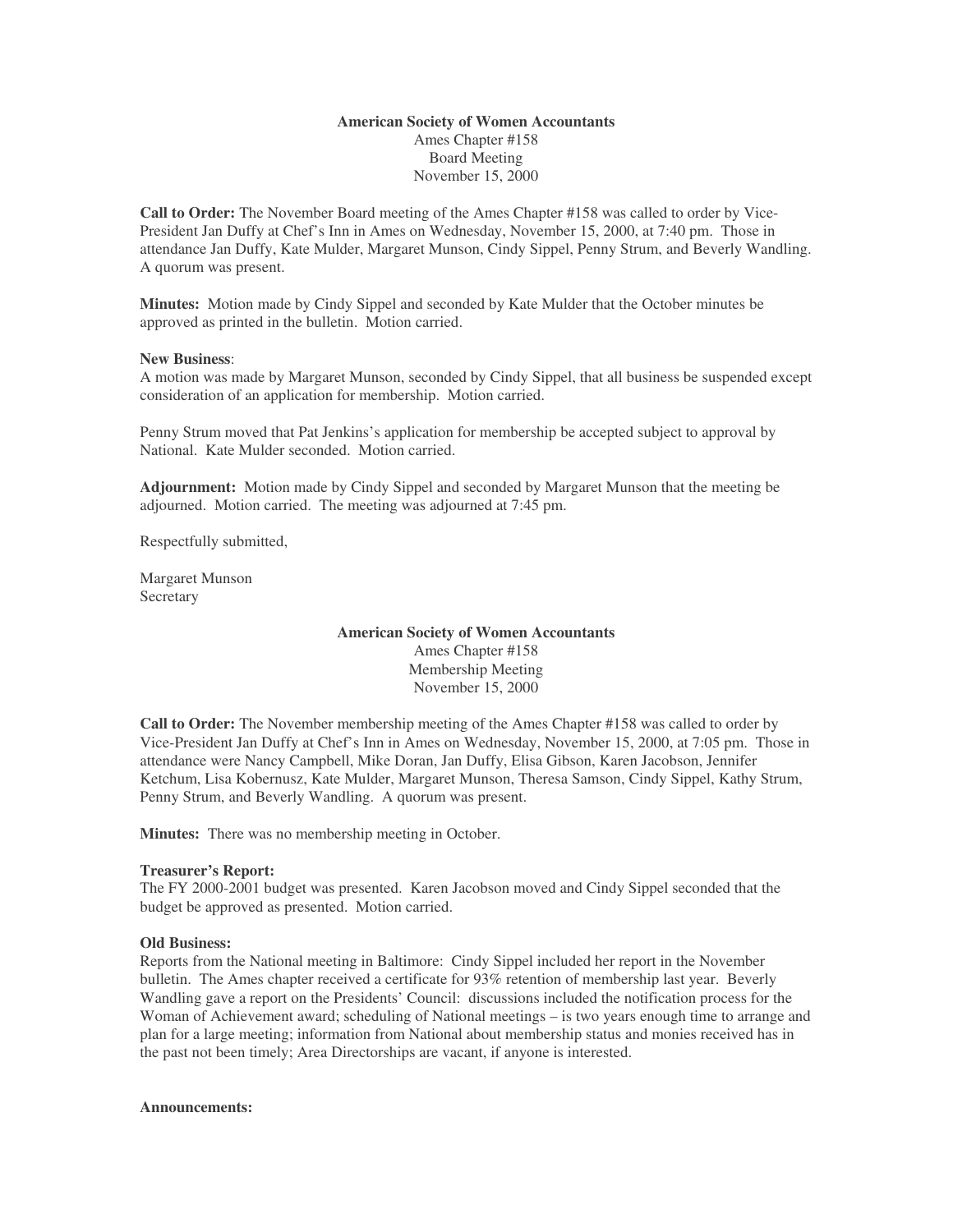Several members have employment news:

- Nancy Campbell will begin teaching tax for ISU beginning in January, in addition to continuing at Sauer-Danfoss. Her former position teaching tax for Buena Vista University's Marshalltown Campus is currently open.
- Theresa Samson recently accepted a new position at Principal. She will be doing exceptions to general ledger.

Pat Jenkins joined Garst in October as a cost accountant.

Elisa Gibson has been promoted to staff accountant.

Cindy Sippel presented Beverly Wandling with her Past-President pin.

The December meeting will be a holiday potluck (dinner and a movie) held at Beverly Wandling's home at 6 pm, December 20. Members should bring a salad, side dish, dessert to share; items for a silent auction and a \$5 donation for the popcorn and movie. Proceeds from the silent auction and donations will go to the chapter scholarship.

Jan Duffy is gathering names for a social outing including spouses to attend the ISU Madrigal Dinner, Sunday, January 21. Anyone interested should contact Jan as soon as possible so that tickets can be purchased.

#### **Committee Reports:**

#### **Membership:**

Penny Strum reported that she mailed 59 letters to potential members and received five responses that were very positive. A membership certificate was presented to Elisa Gibson. Pat Jenkins's membership application was approved by the Board, subject to approval by National.

**Adjournment:** Motion made by Kate Mulder and seconded by Cindy Sippel that the meeting be adjourned. Motion carried. The meeting was adjourned at 7:35 pm.

Respectfully submitted,

Margaret Munson Secretary

### **American Society of Women Accountants** Ames Chapter #158 Membership Meeting January 17, 2001

**Call to Order:** The January membership meeting of the Ames Chapter #158 was called to order by President Brenda O'Neall-Smith at Chef's Inn in Ames on Wednesday, January 17, 2001, at 7:15 pm. Those in attendance were Mike Doran, Karen Jacobson, Pat Jenkins, Jennifer Ketchum, Lisa Kobernusz, Kate Mulder, Margaret Munson, Brenda O'Neall-Smith, Sue Ravenscroft, Theresa Samson, Cindy Sippel, Kathy Strum, and Beverly Wandling. A quorum was present.

**Minutes:** November and January minutes will be published in the February bulletin.

**Treasurer's Report:** A treasurer's report was distributed to the members by the President.

#### **Committee Reports:**

**Bulletin:** Cindy Sippel requested bulletin items from the membership.

## **Membership:** No report.

**Program:** Sue Ravenscroft and Kate Mulder reported that programs have been arranged for February and March and tentatively for April.

**Scholarship:** Cindy Sippel reported that chapter scholarship applications will appear in the February bulletin. Application deadline will be March 31, 2001. Qualifications for the scholarship will be the same as previous years.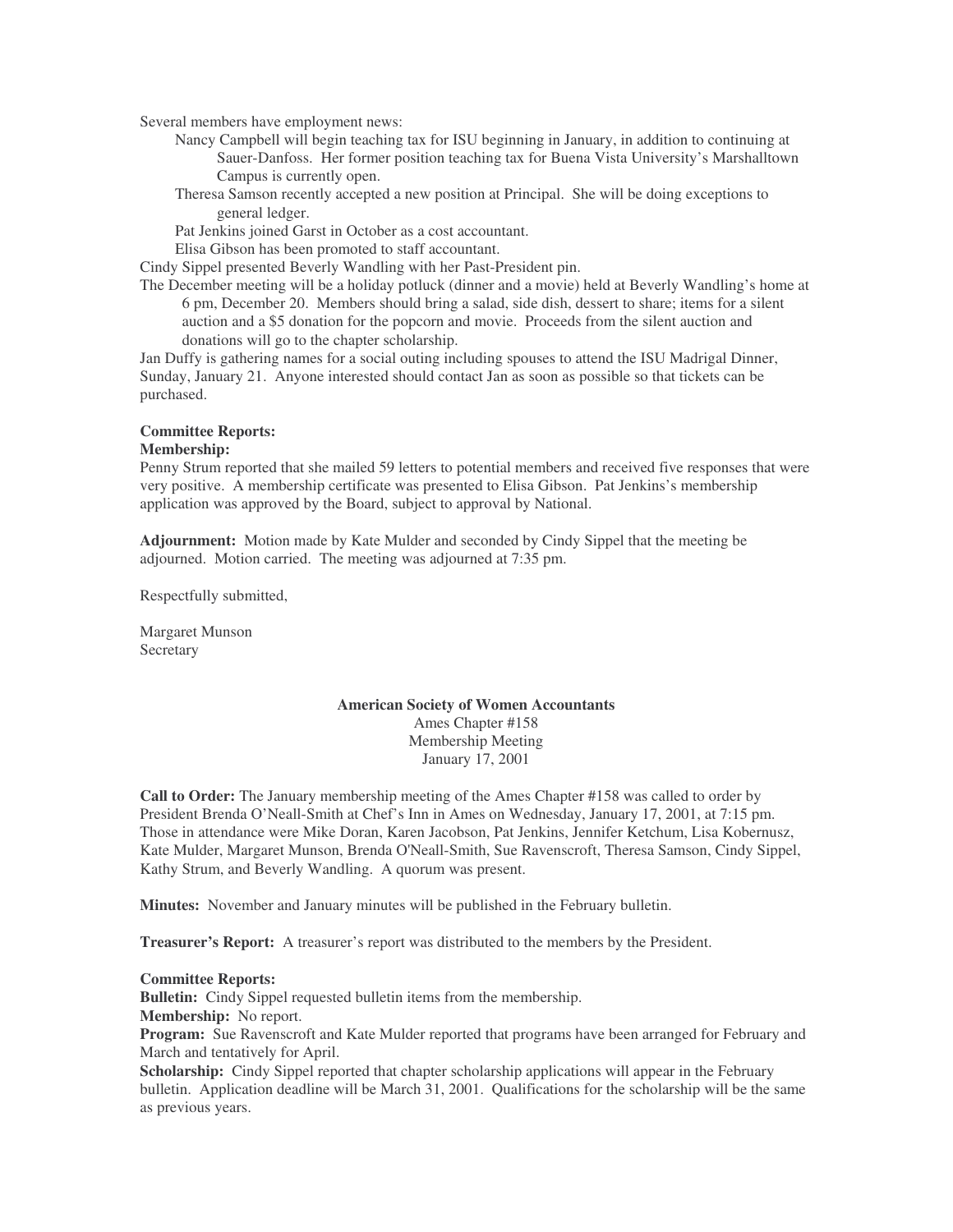**South Central Area Conference:** The conference will be held in Kansas City June 1-3, 2001. Karen Jacobson will be attending. Others are encouraged to attend if possible.

**Old Business:** The basket for the national convention was discussed.

**New Business**: The members commend Penny Strum for her membership efforts.

**Adjournment:** Motion made by Cindy Sippel and seconded by Karen Jacobson that the meeting be adjourned. Motion carried. The meeting was adjourned at 7:30 pm.

Respectfully submitted,

Margaret Munson Secretary

# Scholarship Applications

Scholarship applications will be sent in a separate e-mail to the membership list. The due date for scholarship applications is March 31, 2001 (postmark). For more information, please contact Cindy Sippel,  $232-6939$ .

# **Upcoming Programs**

| <b>Month</b> | <b>Speaker</b> | <b>Topic</b>                                                             |
|--------------|----------------|--------------------------------------------------------------------------|
| February     | Dan Norris     | Computer Networking with Windows 95 and 98                               |
| March        | Cyndie Jeffrey | <b>Acquisitions and Mergers</b>                                          |
| April        | Gary Maydew    | Tax Implications of Investments and How to pass<br>on Assets to Children |
| May          | Renee Hardman  | Diversity in the Workplace                                               |

# **Reminder from the Bulletin Chair!**

**Please let me know of any items of interest about our members, new jobs, etc. I would like to include them in the bulletin. Also, let me know if any updates needed for our membership list. I will publish an updated list in the each bulletin.**

> **THANK YOU, Cindy Sippel, Bulletin Chair**